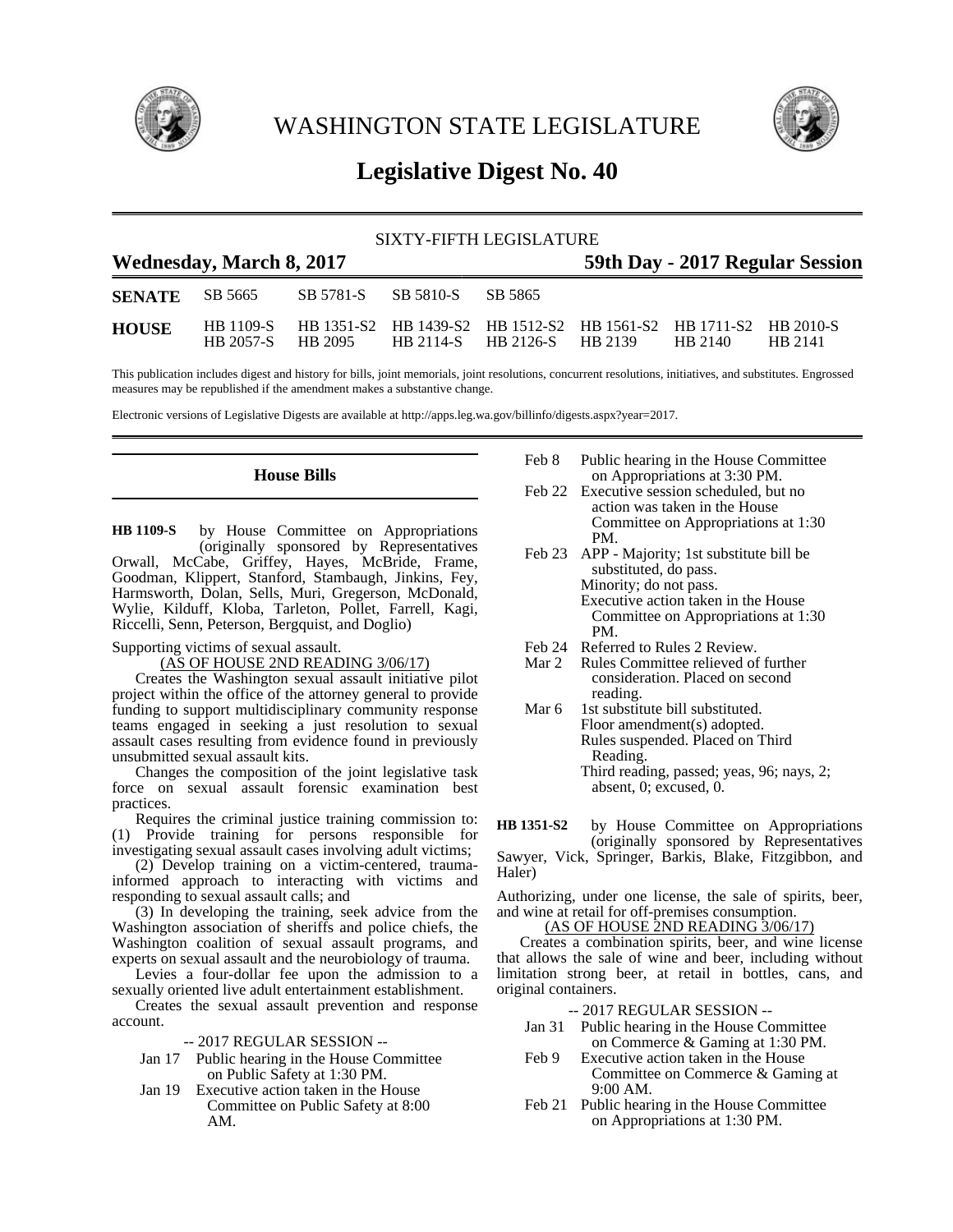- Feb 22 APP Majority; 2nd substitute bill be substituted, do pass. Executive action taken in the House Committee on Appropriations at 1:30 PM.
- Feb 24 Referred to Rules 2 Review.
- Feb 28 Placed on second reading by Rules Committee.
- Mar 6 2nd substitute bill substituted. Floor amendment(s) adopted. Rules suspended. Placed on Third Reading. Third reading, passed; yeas, 98; nays, 0; absent, 0; excused, 0.

by House Committee on Appropriations (originally sponsored by Representatives Pollet, Haler, Tarleton, Fey, Sells, Orwall, Ryu, Stanford, **HB 1439-S2**

and Dolan) Regulating the institutions of higher education, including for-profit institutions and private vocational schools, to

protect students from unfair business practices. (AS OF HOUSE 2ND READING 3/06/17)

Protects students from unfair business practices by regulating the institutions of higher education, including for-profit institutions and private vocational schools.

Requires the student achievement council to: (1) Continue administering the two-part study of for-profit degree-granting institutions and private vocational schools, including findings and recommendations regarding the creation of an ombuds to serve students of degree-granting institutions and private vocational schools; and

(2) Deny, revoke, or suspend the authorization of a degree-granting institution found to be in violation of chapter 28B.85 RCW.

-- 2017 REGULAR SESSION --

- Feb 1 Public hearing in the House Committee on Higher Education at 1:30 PM.
- Feb 17 Executive action taken in the House Committee on Higher Education at 10:00 AM.
- Feb 24 APP Majority; 2nd substitute bill be substituted, do pass. Minority; do not pass. Minority; without recommendation. Referred to Rules 2 Review. Public hearing and executive action taken in the House Committee on Appropriations at 10:00 AM.
- Mar 2 Rules Committee relieved of further consideration. Placed on second reading.
- Mar 3 2nd substitute bill substituted. Rules suspended. Placed on Third Reading. Held on third reading.

Mar 6 Returned to second reading for amendment. Floor amendment(s) adopted.

Rules suspended. Placed on Third Reading.

Third reading, passed; yeas, 56; nays, 42; absent, 0; excused, 0.

by House Committee on Appropriations (originally sponsored by Representatives Bergquist, Stambaugh, McBride, Gregerson, Slatter, Frame, Macri, Peterson, Hudgins, Pollet, Orwall, Doglio, Appleton, Fitzgibbon, Goodman, Farrell, and Stanford) **HB 1512-S2**

Expanding college bound scholarship eligibility.

(AS OF HOUSE 2ND READING 3/06/17) Revises requirements for eligibility in the college bound scholarship program.

Provides that this act is null and void if appropriations are not approved.

-- 2017 REGULAR SESSION --

- Feb 7 Public hearing in the House Committee on Higher Education at 8:00 AM.
- Feb 15 Executive action taken in the House Committee on Higher Education at 1:30 PM.
- Feb 22 Public hearing in the House Committee on Appropriations at 1:30 PM.
- Feb 23 APP Majority; 2nd substitute bill be substituted, do pass. Minority; do not pass. Executive action taken in the House Committee on Appropriations at 1:30 PM.
- 
- Feb 24 Referred to Rules 2 Review.<br>Mar 3 Rules Committee relieved of Rules Committee relieved of further consideration. Placed on second reading.
- Mar 6 2nd substitute bill substituted. Floor amendment(s) adopted. Rules suspended. Placed on Third Reading. Third reading, passed; yeas, 54; nays, 44; absent, 0; excused, 0.

by House Committee on Appropriations (originally sponsored by Representatives **HB 1561-S2**

Frame, Pollet, Doglio, Kloba, Bergquist, Kilduff, Stanford, Dolan, Peterson, Stonier, Senn, Slatter, Fey, Lovick, Macri, Tarleton, Tharinger, Sawyer, Goodman, and Farrell)

Concerning open educational resources.

(AS OF HOUSE 2ND READING 3/06/17)

Requires the student achievement council to: (1) Administer the open educational resources grant pilot program for the four-year institutions of higher education; and

(2) Develop an application form for a grant and a process for: Reviewing and selecting grant applicants; awarding grant funding; and the grant awardee to report back to the council on the use of the grant.

Prohibits grant dollars from being used to duplicate open educational resources that are already free and publicly available.

Requires the state institute for public policy to conduct a study on the cost of textbooks and course materials and the use of open educational resources at four-year institutions of higher education.

Provides that this act is null and void if appropriations are not approved.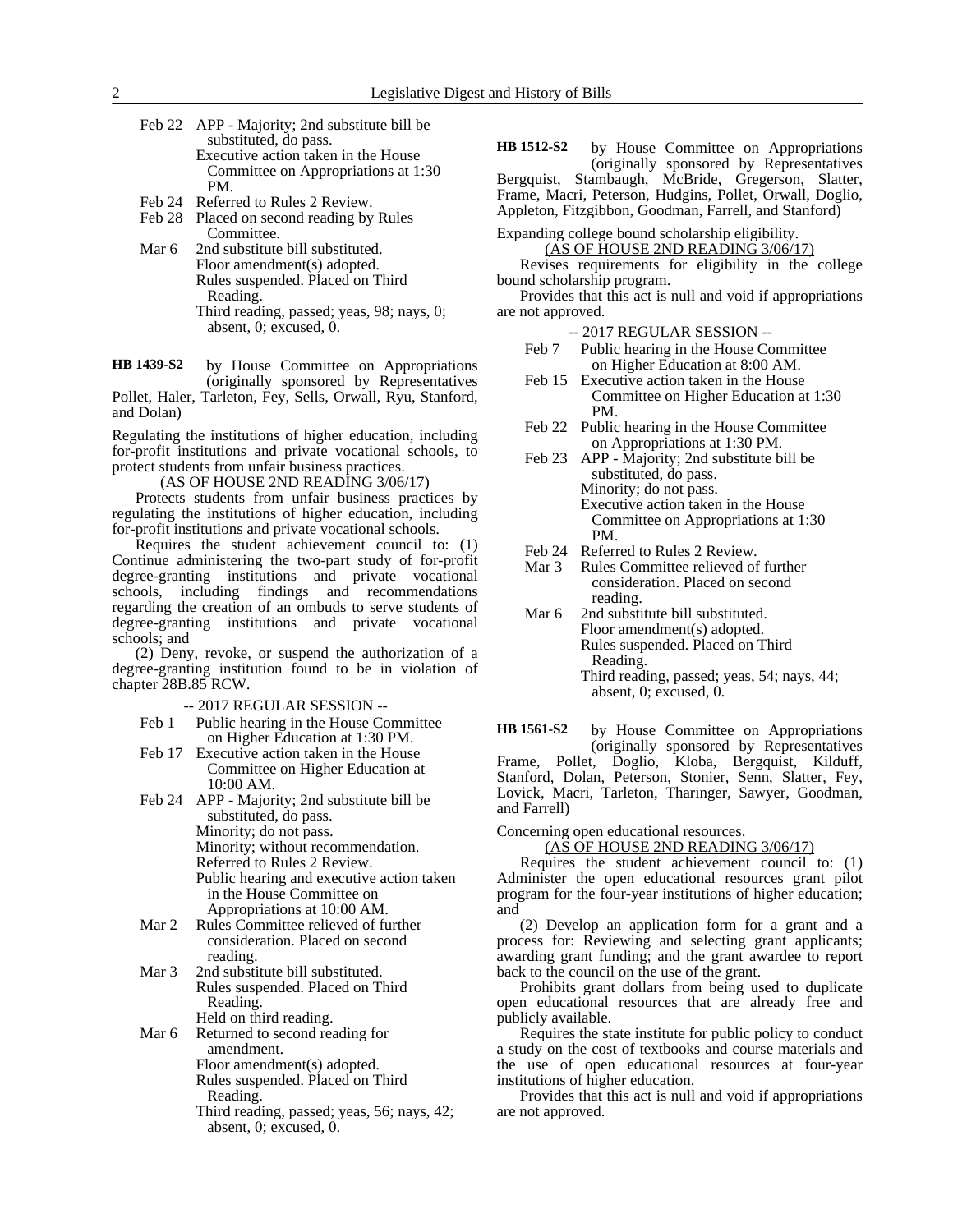| Jan 31           | Public hearing in the House Committee |
|------------------|---------------------------------------|
|                  | on Higher Education at 8:00 AM.       |
| $F_0 h$ $\Omega$ | Executive action taken in the House   |

- xecutive action taken in the House Committee on Higher Education at 1:30 PM.
- Feb 20 Public hearing in the House Committee on Appropriations at 1:30 PM.
- Feb 22 APP Majority; 2nd substitute bill be substituted, do pass. Minority; do not pass. Minority; without recommendation. Executive action taken in the House Committee on Appropriations at 1:30
- PM. Feb 24 Referred to Rules 2 Review.
- Mar 3 Rules Committee relieved of further consideration. Placed on second reading.
- Mar 6 2nd substitute bill substituted. Floor amendment(s) adopted. Rules suspended. Placed on Third Reading.
	- Third reading, passed; yeas, 64; nays, 34; absent, 0; excused, 0.

by House Committee on Appropriations (originally sponsored by Representatives Kretz, Springer, Pettigrew, Schmick, Short, and Condotta) **HB 1711-S2**

Prioritizing lands to receive forest health treatments.

(AS OF HOUSE 2ND READING 3/06/17)

Requires the department of natural resources to: (1) Develop and implement a policy for prioritizing investments on forest health treatments to protect state lands and state forestlands against losses from wildfire;

(2) Consistent with the policy, identify areas of state lands and state forestlands that would benefit from forest health treatments at the landscape level;

(3) In order to expedite initial treatments, prioritize and address lands for treatment that are currently identified by the department as pilot treatment projects; and

(4) Consult with and take into account the land management plans and activities or nearby landowners, including federal agencies, other state agencies, local governments, tribes, and private property owners.

Creates the forest health revolving account.

Provides that this act is null and void if appropriations are not approved.

-- 2017 REGULAR SESSION --

- Feb 9 Public hearing in the House Committee on Agriculture & Natural Resources at 1:30 PM.
- Feb 16 Executive action taken in the House Committee on Agriculture & Natural Resources at 1:30 PM.
- Feb 22 Public hearing in the House Committee on Appropriations at 1:30 PM.
- Feb 23 APP Majority; 2nd substitute bill be substituted, do pass. Executive action taken in the House Committee on Appropriations at 1:30 PM.
- Feb 24 Referred to Rules 2 Review.
- Mar 1 Rules Committee relieved of further consideration. Placed on second reading.
- Mar 6 2nd substitute bill substituted. Floor amendment(s) adopted. Rules suspended. Placed on Third Reading. Third reading, passed; yeas, 98; nays, 0; absent, 0; excused, 0.
- by House Committee on Community Development, Housing & Tribal Affairs (originally sponsored by Representatives Maycumber, Dent, Blake, Kretz, Dye, and Manweller) **HB 2010-S**

Addressing homelessness in wildfire areas.

(AS OF HOUSE 2ND READING 3/06/17)

Requires the department of natural resources, in order to prevent homelessness in a county located east of the crest of the Cascade mountain range that shares a common border with Canada and has a population of one hundred thousand or less and to strengthen the local capacity for controlling risk to life and property that may result from wildfires, administer funding to these counties for: (1) Radio communication equipment; and

(2) Fire protection service providers within these counties to provide residential wildfire risk reduction activities.

-- 2017 REGULAR SESSION --

- Feb 14 Public hearing in the House Committee on Community Development and Housing & Tribal Affairs at 10:00 AM.
- Feb 16 CDHT Majority; 1st substitute bill be substituted, do pass. Minority; do not pass. Minority; without recommendation. Executive action taken in the House Committee on Community Development and Housing & Tribal Affairs at 1:30 PM.
- Feb 17 Referred to Rules 2 Review.
- Feb 24 Rules Committee relieved of further consideration. Placed on second reading.
- Mar 6 1st substitute bill substituted. Floor amendment(s) adopted. Rules suspended. Placed on Third Reading. Third reading, passed; yeas, 98; nays, 0; absent, 0; excused, 0.
- by House Committee on Judiciary (originally sponsored by Representative Orwall) **HB 2057-S**

Concerning the services and processes available when residential real property is abandoned or in foreclosure.

(AS OF HOUSE 2ND READING 3/06/17)

Allows a certificate of abandonment to be obtained for a fee through the housing finance commission by using a form and subject to the terms and conditions developed by the housing finance commission in conjunction with the servicing industry, trustees, and civil legal aid.

Requires the housing finance commission to: (1) Determine the costs associated with the application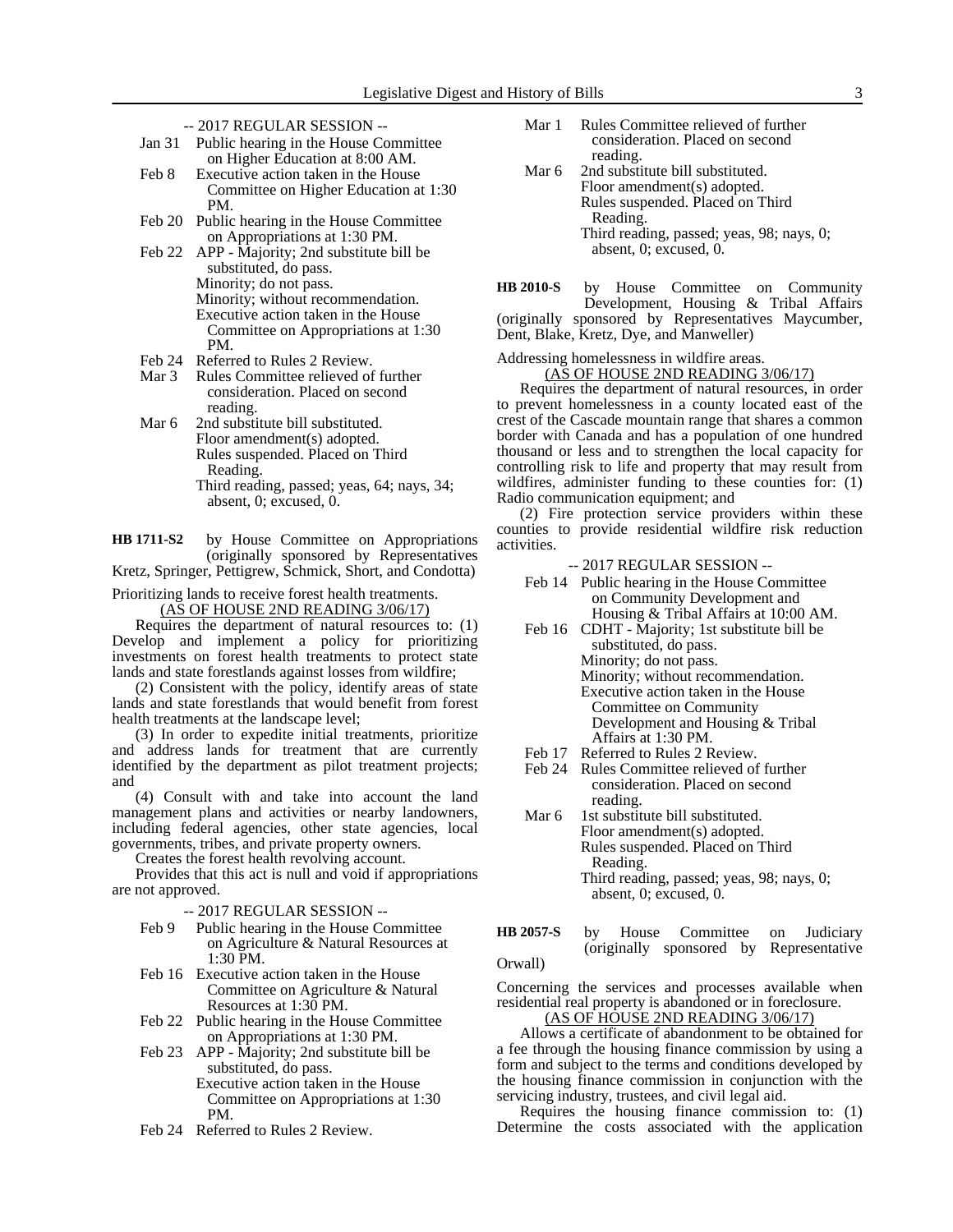process and set a reasonable application fee based upon these costs; and

(2) Notify the appropriate city, town, or county upon certificate issuance or upon receipt of notification from a servicer.

Increases the fee for a beneficiary on whose behalf a notice of trustee's sale has been recorded on residential real property and requires the fee to be remitted to the county auditor or recording officer instead of the department of commerce.

-- 2017 REGULAR SESSION --

- Feb 14 Public hearing in the House Committee on Judiciary at 10:00 AM.
- Feb 16 JUDI Majority; 1st substitute bill be substituted, do pass. Minority; do not pass. Executive action taken in the House Committee on Judiciary at 1:00 PM.
- Feb 17 Referred to Rules 2 Review.
- Feb 24 Rules Committee relieved of further consideration. Placed on second reading.
- Mar 6 1st substitute bill substituted. Floor amendment(s) adopted. Rules suspended. Placed on Third Reading. Third reading, passed; yeas, 98; nays, 0; absent, 0; excused, 0.
- by Representatives Wylie, Stonier, Harris, Vick, Clibborn, Fey, McBride, and Macri **HB 2095**

Concerning preliminary work to develop a process for planning for a new Interstate 5 bridge spanning the Columbia river.

(AS OF HOUSE 2ND READING 3/06/17)

Designates an interstate 5 bridge that crosses the Columbia river as a project of statewide significance.

Declares that, the Washington state legislature, on behalf of the state, invites the Oregon state legislature to participate in the joint legislative action committee regarding the construction of a new interstate 5 bridge spanning the Columbia river that achieves certain purposes.

Makes an appropriation from the motor vehicle fund to the department of transportation for a planning inventory to be conducted to document the existing planning data related to the construction of the new bridge.

-- 2017 REGULAR SESSION --

- Feb 13 First reading, referred to Transportation (Not Officially read and referred until adoption of Introduction report).
- Feb 20 Public hearing in the House Committee on Transportation at 1:30 PM.
- Feb 21 Executive session scheduled, but no action was taken in the House Committee on Transportation at 1:30 PM.
- Feb 22 TR Majority; do pass. Minority; do not pass. Executive action taken in the House Committee on Transportation at 1:30 PM.
- Feb 24 Referred to Rules 2 Review.
- Mar 2 Rules Committee relieved of further consideration. Placed on second reading.
- Mar 6 Floor amendment(s) adopted. Rules suspended. Placed on Third Reading. Third reading, passed; yeas, 60; nays, 38; absent, 0; excused, 0.
- by House Committee on Health Care & Wellness (originally sponsored by Representatives Cody and Pollet; by request of Insurance Commissioner) **HB 2114-S**

Addressing protecting consumers from charges for out-ofnetwork health services.

(AS OF HOUSE 2ND READING 3/06/17) Establishes the balance billing protection act. Addresses the protection of consumers from charges for out-of-network health services.

-- 2017 REGULAR SESSION --

- Feb 17 HCW Majority; 1st substitute bill be substituted, do pass. Referred to Appropriations. Executive action taken in the House Committee on Health Care & Wellness at 10:00 AM.
- Feb 23 Public hearing in the House Committee on Appropriations at 1:30 PM.
- Feb 24 APP Majority; do pass 1st substitute bill proposed by Health Care & Wellness. Minority; do not pass. Minority; without recommendation. Referred to Rules 2 Review. Executive action taken in the House Committee on Appropriations at 10:00 AM.
- Mar 1 Rules Committee relieved of further consideration. Placed on second reading.
- Mar 6 1st substitute bill substituted. Floor amendment(s) adopted. Rules suspended. Placed on Third Reading. Third reading, passed; yeas, 81; nays, 17; absent, 0; excused, 0.

by House Committee on Appropriations (originally sponsored by Representatives Blake and Wilcox) **HB 2126-S**

Creating a community-based approach to provide assistance with nonlethal management methods to reduce livestock depredations by wolves.

(AS OF HOUSE 2ND READING 3/06/17)<br>ates the northeast Washington wo Creates the northeast Washington wolf-cattle management grant within the department of agriculture for the deployment of nonlethal deterrence resources, in a county east of the crest of the Cascade mountain range that shares a border with Canada, including equipment and tools, owned and strategically located locally to reduce the probability of livestock depredations by wolves.

Creates an advisory board to advise the department on the expenditure of the management grant funds.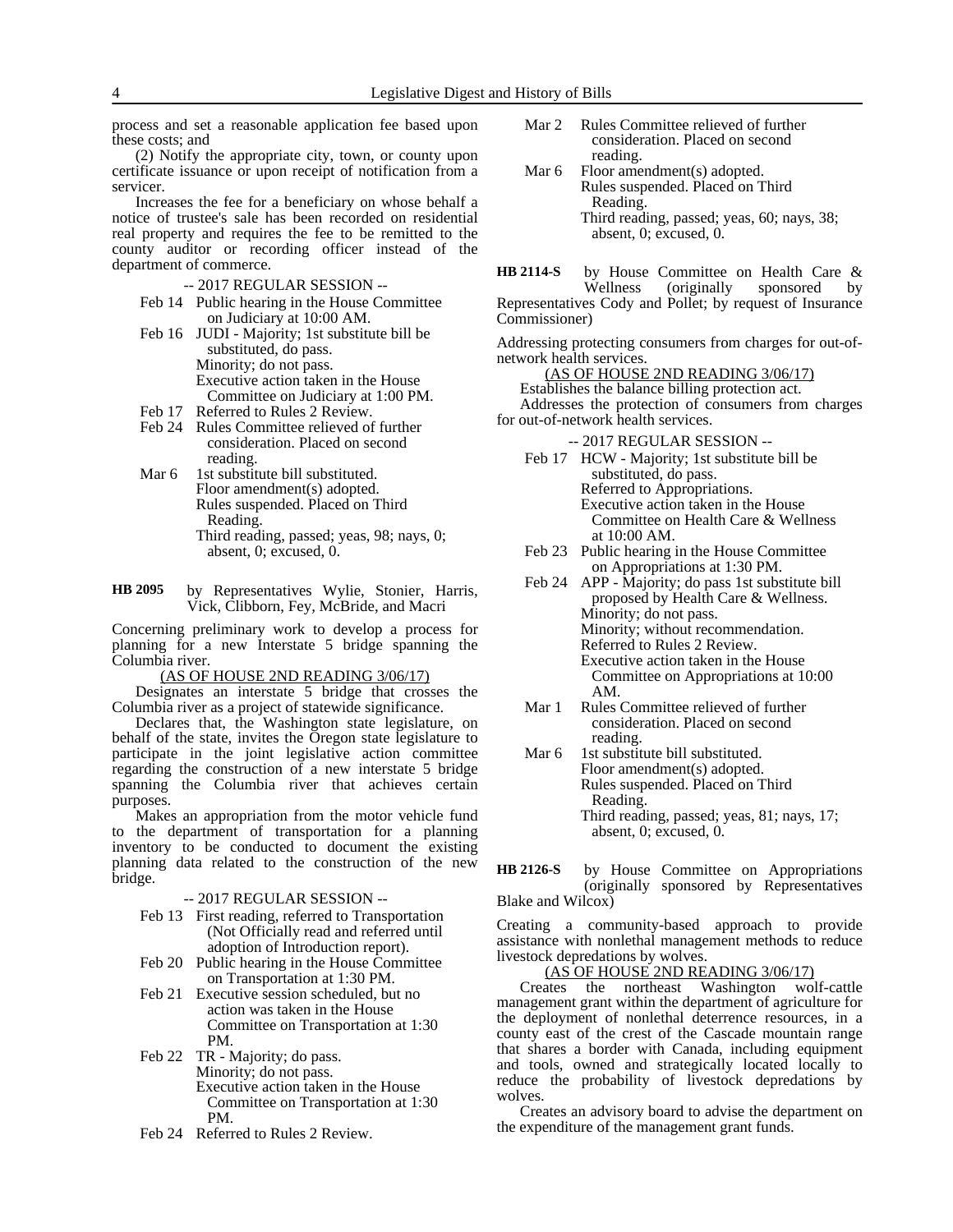Creates the northeast Washington wolf-cattle management account.

-- 2017 REGULAR SESSION --

- Feb 24 APP Majority; 1st substitute bill be substituted, do pass. Referred to Rules 2 Review. Public hearing and executive action taken in the House Committee on Appropriations at 10:00 AM.
- Mar 3 Rules Committee relieved of further consideration. Placed on second reading.
- Mar 6 1st substitute bill substituted. Floor amendment(s) adopted. Rules suspended. Placed on Third Reading. Third reading, passed; yeas, 98; nays, 0; absent, 0; excused, 0.

by Representatives Stanford and Kloba **HB 2139**

Concerning issuance of a search warrant by a municipal court judge.

Authorizes a judge for a municipal court to, if the jurisdiction of the court encompasses more than one county, issue a search warrant for a person or evidence located in the state as long as the county in which the offense is alleged to have occurred is one of the counties encompassed within that court's jurisdiction.

-- 2017 REGULAR SESSION --

Mar 7 First reading, referred to Judiciary (Not Officially read and referred until adoption of Introduction report).

by Representatives Buys, Taylor, Manweller, Wilcox, Dent, Chandler, Shea, and Koster **HB 2140**

Concerning equitable treatment in water pollution control permitting.

Addresses equitable treatment for penalties in pollutant discharge elimination permits that govern: (1) Operations of state and local government agencies; and

(2) Agricultural and farm activities.

-- 2017 REGULAR SESSION --

- Mar 7 First reading, referred to Environment (Not Officially read and referred until adoption of Introduction report).
- by Representatives Buys, Taylor, Manweller, Van Werven, Dent, Chandler, Shea, Schmick, and Koster **HB 2141**

Requiring water discharge permits issued to sewerage systems to establish environmental protections that are at least as stringent as environmental protections required during agricultural activities.

Requires waste discharge permits issued by the department of ecology to have environmental protections and waste discharge standards that are at least as stringent as those required by the most recent concentrated animal feeding operations pollution discharge elimination permit.

-- 2017 REGULAR SESSION -- Mar 7 First reading, referred to Environment

(Not Officially read and referred until adoption of Introduction report).

#### **Senate Bills**

#### by Senators Wilson, Keiser, Conway, and King **SB 5665**

Concerning the use of credit cards for purchases of spirits and wine by a purchaser licensed to sell spirits and/or wine for consumption on the licensed premises. (REVISED FOR ENGROSSED: Concerning the use of credit cards for purchases of beer, spirits, and wine by the purchaser licensed to sell beer, spirits, and/or wine for consumption on the licensed premises. )

## (AS OF SENATE 2ND READING 3/06/17)

Authorizes a licensed distributor of beer, spirits, and/or wine to pass credit card fees on to a purchaser licensed to sell beer, spirits, and/or wine for consumption on the licensed premises.

- -- 2017 REGULAR SESSION --
- Feb 1 First reading, referred to Commerce, Labor & Sports.
- Feb 13 Public hearing in the Senate Committee on Commerce and Labor & Sports at 1:30 PM.
- Feb 15 CLS Majority; do pass. Executive action taken in the Senate Committee on Commerce and Labor & Sports at 5:45 PM.
- Feb 17 Passed to Rules Committee for second reading.
- Mar 2 Placed on second reading by Rules Committee.
- Mar 6 Floor amendment(s) adopted. Rules suspended. Placed on Third Reading. Third reading, passed; yeas, 49; nays, 0; absent, 0; excused, 0.

by Senate Committee on Commerce, Labor & Sports (originally sponsored by Senators Fortunato and Baumgartner) **SB 5781-S**

Concerning special occasion and banquet provisions for charitable or nonprofit organizations. (REVISED FOR ENGROSSED: Concerning banquet provisions for charitable or nonprofit organizations. )

(AS OF SENATE 2ND READING 3/06/17)

Establishes a special permit to be designated as a banquet permit to be issued to a not-for-profit society or charitable organization, which has annual gross income of less than two hundred fifty thousand dollars, to provide spirits, beer, and wine, free of charge, by the individual serving for on-premises consumption at a specified date and place.

-- 2017 REGULAR SESSION --

Feb 15 Public hearing in the Senate Committee on Commerce and Labor & Sports at 1:30 PM.